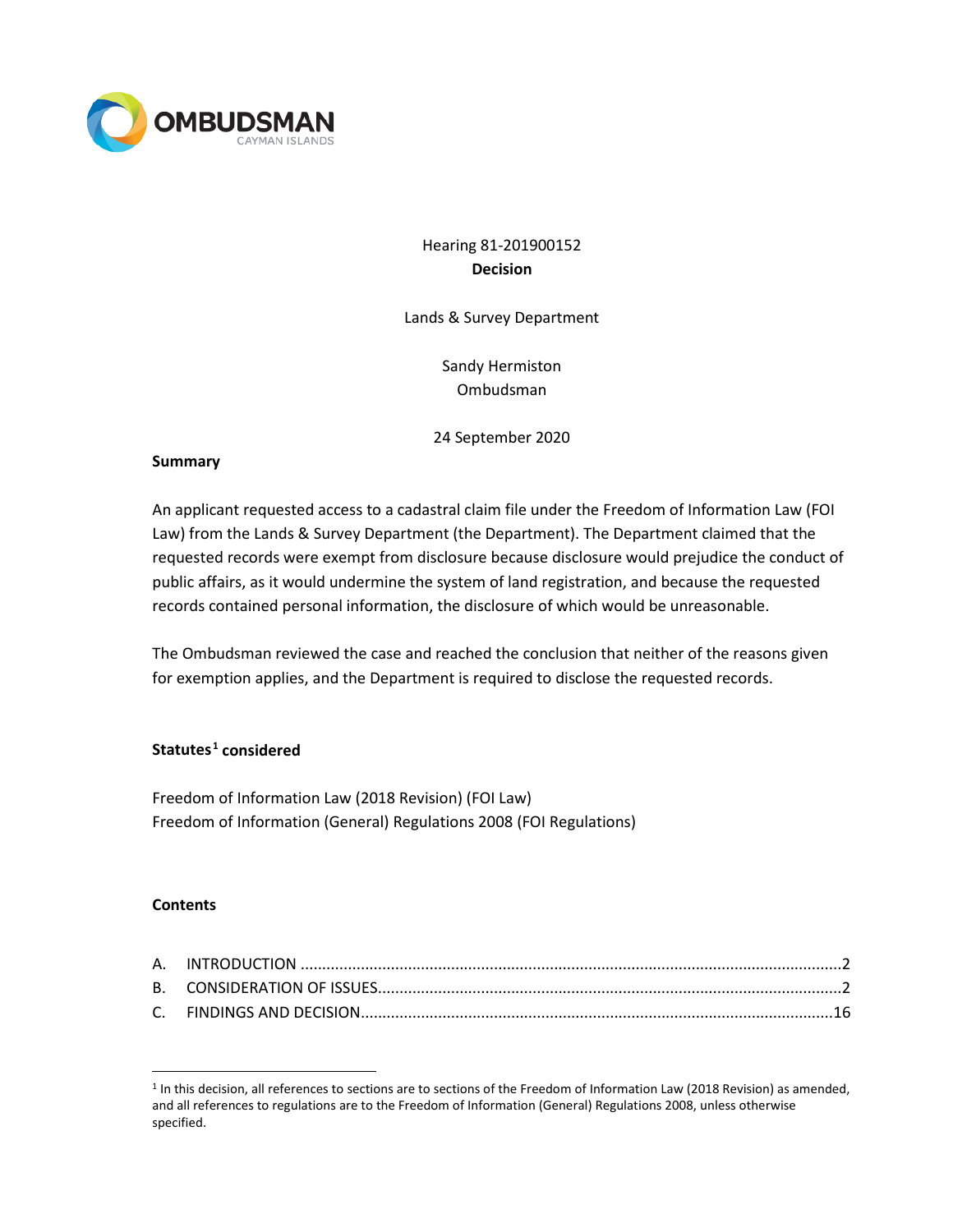## **A. INTRODUCTION**

- [1] On 23 May 2019, the Ombudsman issued Hearing Decision 67-201900197 in regard to a request under the FOI Law for access to a large number of cadastral claim files. In that decision, the Ombudsman accepted the Department's claim that the request would unreasonably divert the Department's resources under section 9(c). The Department was required to invite the applicant to narrow the request within 14 days, in accordance with regulation 10(1)(b). The Department contacted the applicant as required, but the applicant did not agree to narrow the request.
- [2] On 27 June 2019, the applicant made a new request for access to a single claim file with reference number 10,097, relating to parcel number 74a/35.
- [3] The Department's Information Manager refused to grant the applicant access on the basis of the following exemptions:
	- section  $20(1)(b)$  disclosure would, or would be likely to, inhibit the free and frank exchange of view for the purposes of deliberation;
	- section 20(1)(d) disclosure would otherwise prejudice, or would be likely to prejudice, the effective conduct of public affairs; and
	- section 23(1) access would involve the unreasonable disclosure of personal information.
- [4] The applicant requested an internal review, which was conducted by the Director of the Department on 10 September 2019. The internal review upheld the initial decision, and the applicant made an appeal to the Office of the Ombudsman.
- [5] We sought a legal opinion (the Opinion) concerning the question of access to the claim files in the historical context of the introduction and implementation of the land registration system in the Cayman Islands in the early to mid-1970s. The Opinion was commissioned and shared with the Department to enhance our understanding of the context within which the claim files were created and to inform the debate on the question of access.

# **B. CONSIDERATION OF ISSUES**

**a. Consideration of whether the requested claim file is exempt because its disclosure would, or would be likely to, inhibit the free and frank exchange of views for the purposes of deliberation, pursuant to section 20(1)(b), and, if so, whether disclosure would nevertheless be required, as it would be in the public interest under section 26(1)**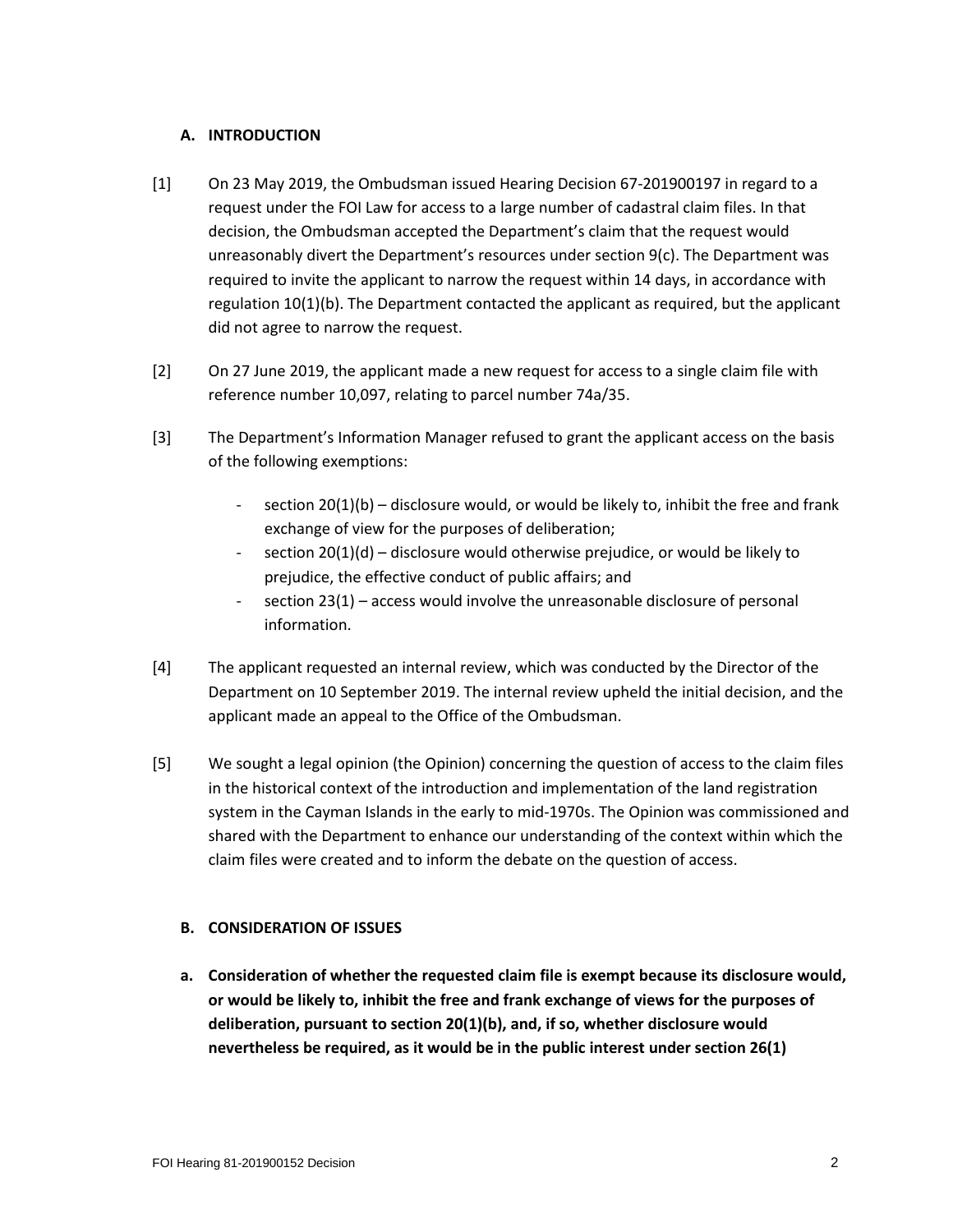# [6] Section 20(1)(b) states:

*…*

*20. (1) A record is exempt from disclosure if –*

*(b) its disclosure would, or would be likely to, inhibit the free and frank exchange of views for the purposes of deliberation.*

- [7] The Department has not presented any arguments to support its claim that the exemption in section 20(1)(b) was engaged at any time during this appeal.
- [8] **Therefore, I consider that this claim has been abandoned and find that the exemption in section 20(1)(b) does not apply to the requested records.**
- [9] Since I have found that the exemption does not apply, I am not required to carry out the public interest test in section 26(1).
	- **b. Consideration of whether the requested cadastral claim file is exempt because its disclosure would otherwise prejudice, or would be likely to prejudice, the effective conduct of public affairs, pursuant to section 20(1)(d), and, if so, whether disclosure would nevertheless be required, as it would be in the public interest under section 26(1)**
- [10] Before considering the arguments relating to the exemption, I want to briefly draw attention to section 6(2), which states:

*(2) The exemption of a record or part thereof from disclosure shall not apply after the record has been in existence for twenty years unless otherwise stated in this Law or if it can be demonstrated to the satisfaction of the Ombudsman that the exemption reasonably continues to apply.[2](#page-2-0)*

- [11] Since all the requested records are well over 20 years old, the exemption in section 20(1)(d) can no longer be grounds for refusing access unless the Department "demonstrates to the satisfaction of the Ombudsman that the exemption continues to apply." The consideration of whether the exemption in section 23 applies is not affected by this, since it applies "without limitation as to time" by virtue of section 23(3).
- [12] Since the Department did not address this point in its submission, I invited it to provide its views. In response, the Department stated:

<span id="page-2-0"></span> $<sup>2</sup>$  The FOI Law was substantially amended in 2019, in particular to ensure compatibility with the Data</sup> Protection Law, 2017, which came into effect on 30 September 2019. Certain amendments, including this amendment to section 6(2), took effect on 14 June 2019, while the amendment to section 23 (the exemption relating to personal information) did not take effect until 30 September 2019. Since the initial request for this appeal was made on 27 June, the earlier amendments must be taken into account, but not the later one.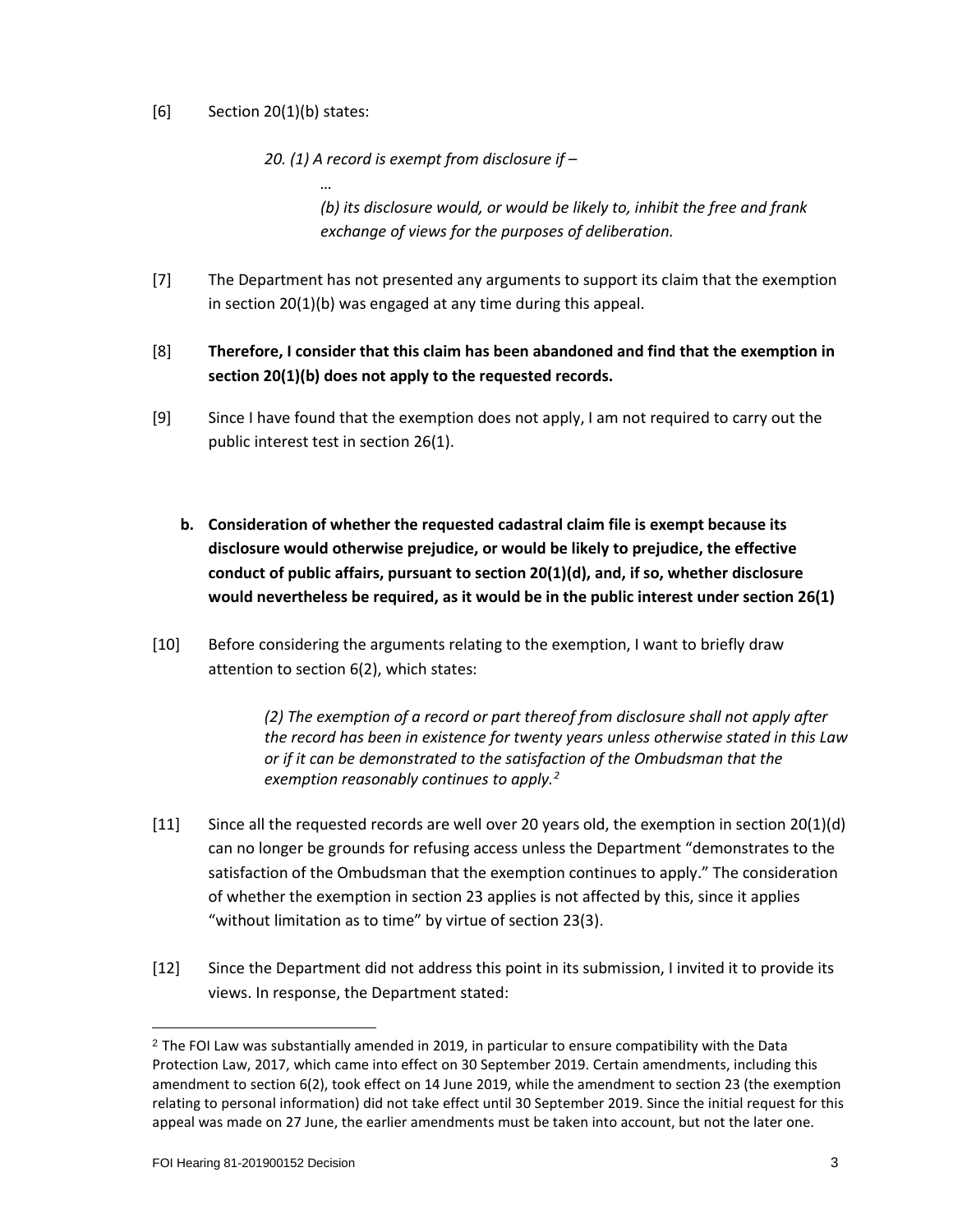*Our arguments that the ultimate aim of land registration is to secure a complete and indefeasible record of all rights held and, one should not look behind the curtain of a register are sufficient to demonstrate to the satisfaction of the Ombudsman, that the exemption reasonably continues to apply. As previously indicated, there are no overriding public interest.[sic]*

- [13] I do not find that this explanation is sufficient to demonstrate that the exemption applies or continues to apply. However, rather than reject the claim that the exemption applies or continues to apply on the basis of the age of the records, I will – out of an abundance of caution – consider whether the claimed exemption is engaged.
- [14] Section 20(1)(d) states:

*…*

*20. (1) A record is exempt from disclosure if –*

*d) its disclosure would otherwise prejudice, or would be likely to prejudice, the effective conduct of public affairs.*

- [15] According to the UK Information Tribunal in **Hogan and Oxford City Council v Information Commissioner**, [3](#page-3-0) demonstrating prejudice involves two steps: the prejudice must be "real, actual or of substance" and there must be a causal link between the disclosure and the prejudice.
- [16] For the prejudice to be "real, actual and of substance", the disclosure must at least be capable of harming the interest in some way, i.e. capable of having a damaging or detrimental effect on the effective conduct of the specified public affairs. The prejudice must be more than trivial or insignificant, but does not have to be particularly severe or unavoidable. According to guidance from the UK's Information Commissioner:

*There may be a situation where disclosure could cause harm... but the authority can mitigate the effect of the disclosure, perhaps by issuing other communications to put the disclosure in context. In such a case… the exemption may not be engaged, or we may still accept that the exemption is engaged but then consider the effect of these mitigating actions as a factor in the public interest test.*[4](#page-3-1)

<span id="page-3-0"></span><sup>3</sup> Information Tribunal (UK), *Hogan and Oxford City Council v Information Commissioner*, EA/2005/0026 and 0030, 17 October 2006, paras 28-36.

<span id="page-3-1"></span><sup>4</sup> Information Commissioner's Office (UK), *The Prejudice Test: Freedom of Information Act*, Version 1.1, 5 March 2013, para. 19.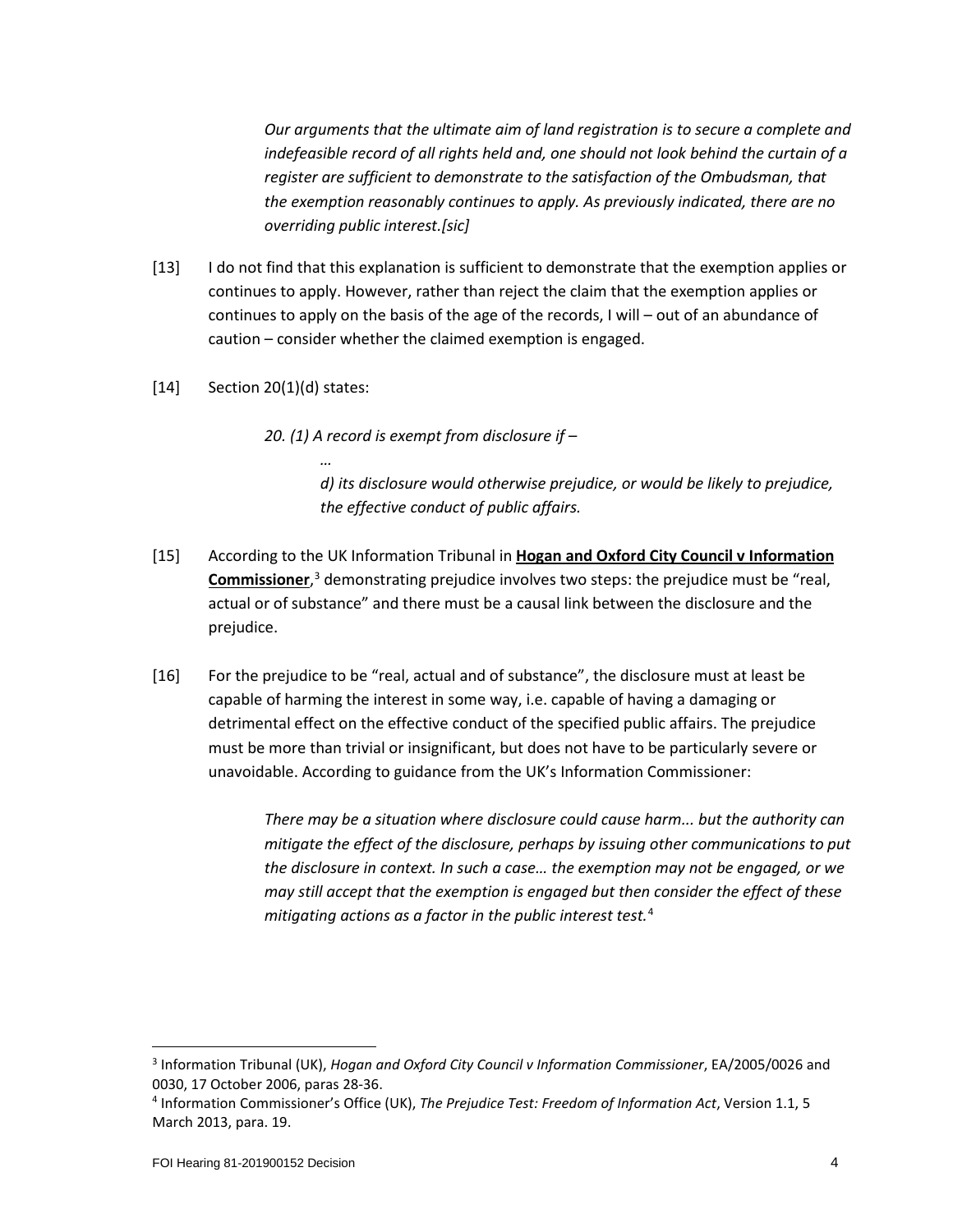[17] In regard to the causal link between the potential disclosure and the prejudice claimed:

*There must be more than a mere assertion or belief that disclosure would lead to prejudice. There must be a logical connection between the disclosure and the prejudice in order to engage the exemption*. [5](#page-4-0)

[18] The Department drew attention to the meaning of the identically worded exemption in the UK's Freedom of Information Act, 2000, as expressed by the UK's Information Tribunal in **McIntyre v Information Commissioner and the Ministry of Defence:**

> *… this category of exemption is intended to apply to those cases where it would be necessary in the interests of good government to withhold information, but which are not covered by another specific exemption, and where the disclosure would prejudice the public authority's ability to offer an effective public service or to meet its wider objectives or purposes due to the disruption caused by the disclosure or the diversion of resources in managing the impact of disclosure.*[6](#page-4-1)

- [19] The Department also pointed out that the wording of the exemption requires that the likelihood of prejudice is "more probable than not" and that there is a "real and significant risk of prejudice" for the exemption to be engaged.<sup>[7](#page-4-2)</sup>
- [20] The Department argued the following:
	- (a) The Cayman Islands land registration system is based on the so-called Torrens land title system and:

*8. … This system through the court declares and guarantees the state of ownership of particular parcels, any interests existing in them and records such interests on a Register.*

*9. The intent of the Torrens system is to establish and maintain a government record which mirrors the precise, current state of title on a parcel of land. Consequently, documents filed in support of the initial registration are not open to public inspection.*

(b) A 1927 Australian study entitled *The Principles of the Australian Land Title (Torrens) System* drew a distinction between the land registration system in Australia at that time and the "English Land Transfer Acts which do not make instruments available for public inspection".[8](#page-4-3)

<span id="page-4-0"></span><sup>5</sup> Information Commissioner's Office (UK), op. cit., para. 21.

<span id="page-4-1"></span><sup>6</sup> Information Tribunal (UK), *Ian Edward McIntyre v Information Commissioner and the Ministry of Defence*, EA/2007/0068, 4 February 2008, para. 25.

<span id="page-4-2"></span><sup>7</sup> Information Commissioner's Office (UK), op. cit., para. 40.

<span id="page-4-3"></span><sup>8</sup> Kerr, D., *The Principles of the Australian Land Title (Torrens) System*, Law Book Company of Australasia, 1927, p. 49.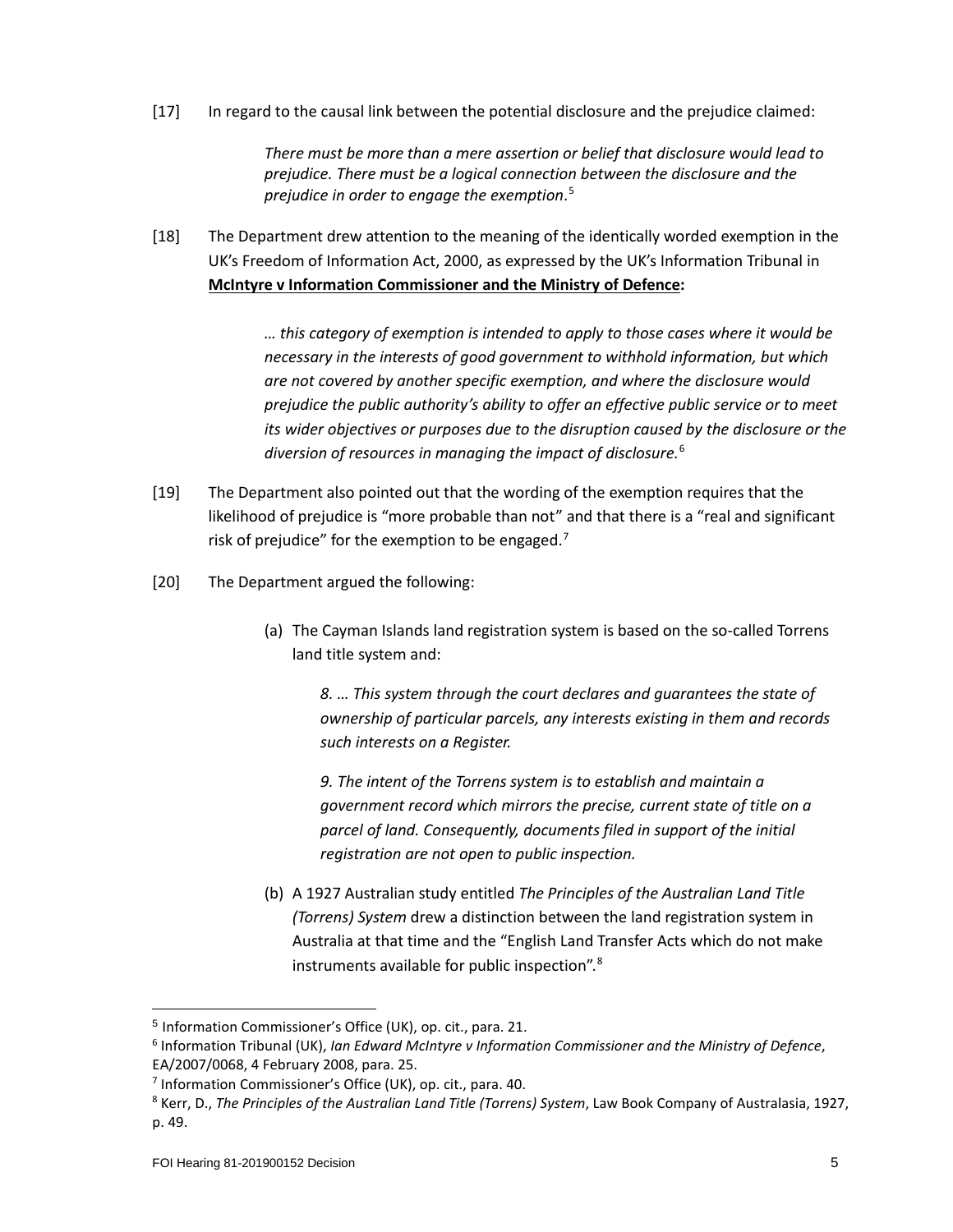(c) The same source also stated that:

*… documents executed prior to application filed in support [of initial registration] with the Registrar are not open to public inspection, but can only be produced to the Registrar upon the written order of the applicant or his successor in title, or upon the order of the Court.".* [9](#page-5-0)

- (d) The underlying principle of indefeasibility of title means that "the person who is recorded as the owner of a parcel of land is recognised as such and should not have their title challenged or overturned".
- (e) The Department argued:

*When taking into account the nature of the records and the circumstances in which the records were obtained it was envisaged that the records would be used for the sole purpose it was [sic] submitted for and would not be made available to the public. It could reasonable [sic] be inferred that once initial registration of land was established the records would be sealed indefinitely.*

- [21] The Department responded as follows to the Opinion, which we shared with it:
	- (a) The Land Register was created from the adjudication records, not the claim files, since there could be competing claims. At the time of the adjudication, access to the claim files was limited to attorneys for rectification purposes under the Land Adjudication Law. Decisions were made by the adjudicator and could be appealed to the court within 30 days. "The claim files were kept only for those purposes as the Court had powers of rectification if the decision of the adjudicator was wrong in law".
	- (b) An email dated 2002 from former Registrar of Lands Clark Buchanan stated [emphasis in original] that:

*…the Cayman Islands Land Registry… operates under the "curtain principle" whereby one does not look behind the register… THERE IS NO GENERAL PUBLIC RIGHT OF ACCESS TO THE CLAIM FILE/S … The adjudication record card in the parcel file is a synopsis of the DECISION taken at adjudication… so we come forward from that – but we cannot go back – to do so would only foster uncertainty and indeed breed dissension amongst landowners.*

(c) The Department made available an excerpt of the Memorandum of Objects and Reasons which, it said, accompanied the 1971 Registered Land Law. The second paragraph of this document states:

<span id="page-5-0"></span><sup>9</sup> Kerr, D., op. cit., p. 199.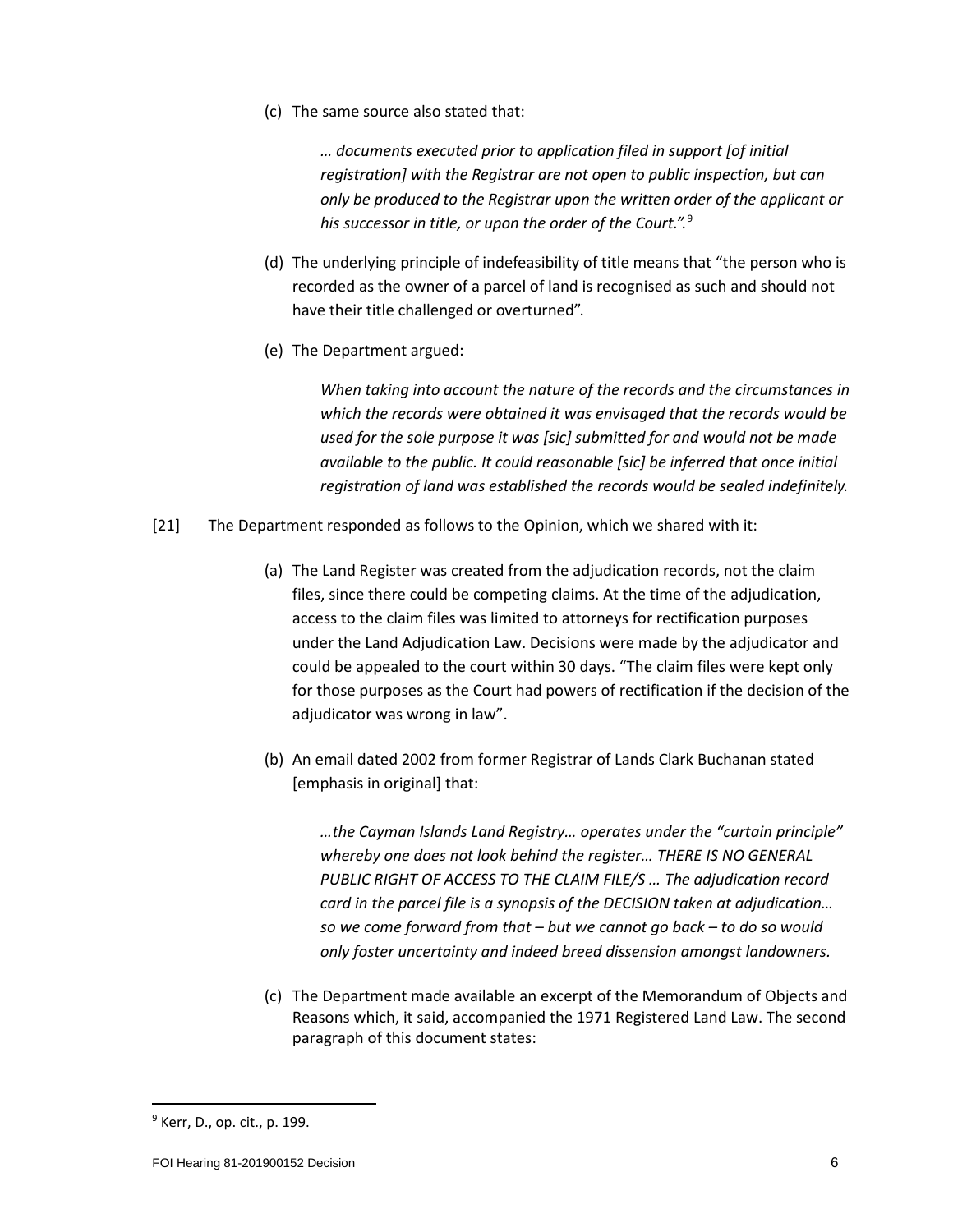*Registration of any person as the proprietor with absolute title of a parcel*  will vest in such person the absolute ownership of that parcel, free from all *other interests and claims…*

*However, all the work of re-adjustment and confirmation of now doubtful titles will be wasted if, after everything has been sorted out, the whole province of Land Tenure is to be thrown back to an inadequate system of registration.*

The Department asserts that it is apparent from this Memorandum "that there would be no need to look at the adjudication [sic] claim files".

- (d) The Cadastral Survey and Registration Project ended in 1977. Since persons can no longer initiate action to recover land, the applicant has "no recourse to lay claim", otherwise "there would be no certainty to absolute ownership of property promulgated under section 23 of the Registered Land Law."
- [22] In summary, the Department asserted that the exemption in section 20(1)(d) was engaged because there would be a real and significant risk of the occurrence of prejudice to the effective conduct of public affairs in the form of a disruption to the system of land registration if the record were disclosed.
- [23] First, I would like to establish that the responsive record (the claim file) is subject to the FOI Law. Section 6(1) states:

*6. (1) Subject to the provisions of this Law, every person shall have a right to obtain access to a record other than an exempt record.*

[24] The FOI Law is applicable to "records" held by public authorities. According to section 2:

*"record" means information held in any form including –*

*(a) a record in writing;*

*(b) a map, plan, graph or drawing;*

*(c) a photograph;*

*(d) a disc, tape, sound track or other device in which sounds or other data are embodied, whether electronically or otherwise, so as to be capable (with or without the aid of some other equipment) of being reproduced therefrom; (e) any film (including microfilm), negative, tape or other device in which one or more visual images are embodied whether electronically or otherwise, so as to be capable (with or without the aid of some other equipment) of being reproduced therefrom,*

held by a public authority in connection with its functions as such, whether or not it *was created by that authority or before the commencement of this Law; and*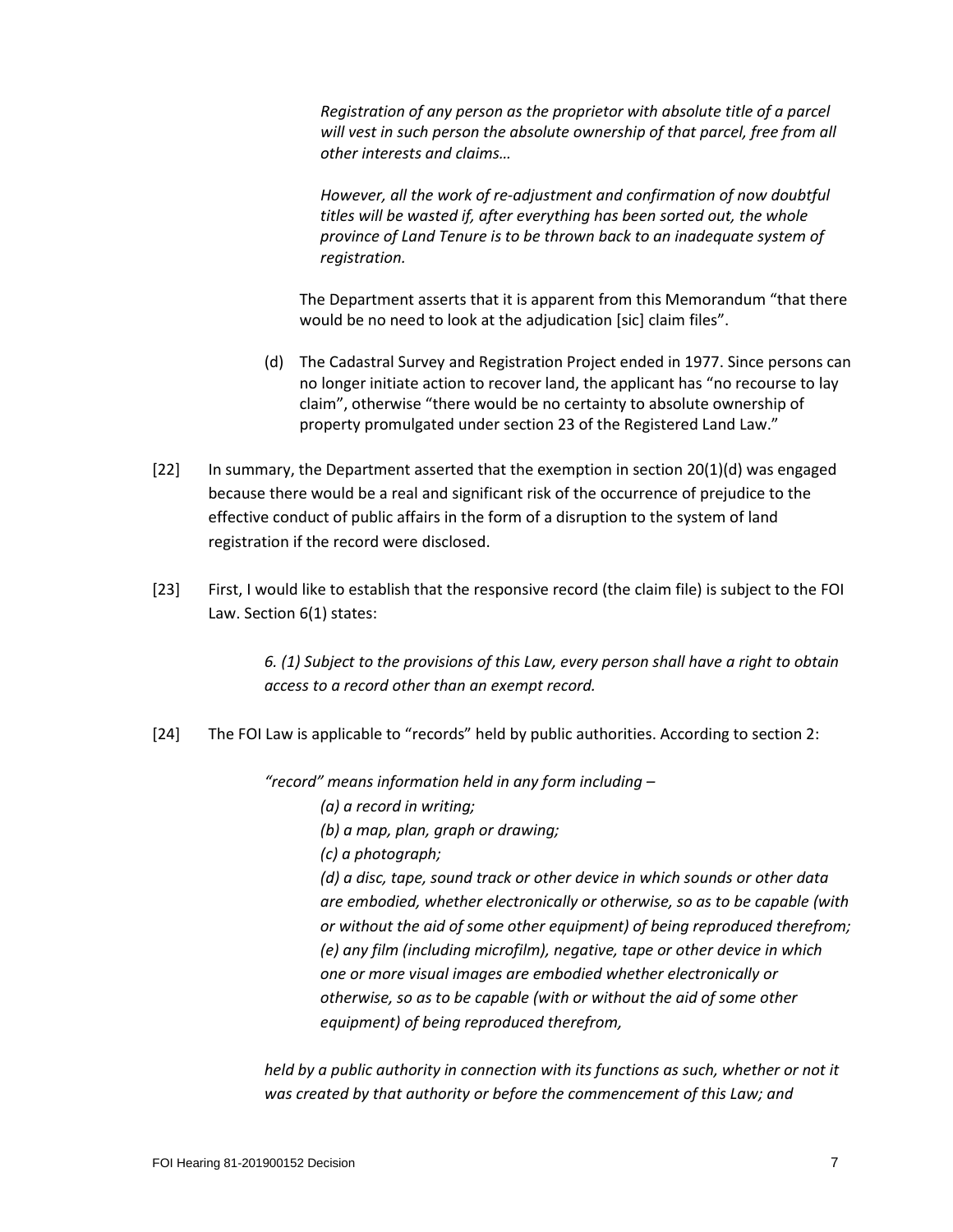*"relevant decision" means a decision made in relation to the disclosure or otherwise of a record*;

and:

*"hold", in relation to a record that is liable to production under this Law, means in a public authority's possession, custody or control*.

- [25] Although the cadastral claim files have, for a number of years, been stored in the Records Centre of the Cayman Islands National Archive, the Department continues to own the records and control access to them. The requested claim file is therefore a record that is held by the Department and is subject to the provisions of the FOI Law.
- [26] Section 12(1) requires that only the exempt part(s) of a record be withheld. It states:

*12. (1) Where an application is made to a public authority for access to a record which contains exempt matter, the authority shall grant access to a copy of the record with the exempt matter deleted therefrom.*

- [27] Much of the Department's reasoning is predicated on the use that the applicant purportedly intends to make of the claim file if it is disclosed. The Department asserted that "the disclosure of the records to the Applicant would defeat the purpose of having the current registration system… [which] serves as a certificate of full indefeasible and valid ownership". It would "indicate to the public that there is a possibility that the initial registration of the title could be called into question if a third party is entitled to access same."
- [28] The applicant has explained that he is indeed seeking to investigate and (if possible) challenge the ownership of certain parcels of land. However, the Department has pointed out that there is no judicial path open to the applicant to challenge the ownership of the land, about which more information is given below.
- [29] Regardless of the record's current legal relevance, the use that the applicant may make of the claim file is not under consideration. Section 6(3) of the FOI Law stipulates that "An applicant for access to a record shall not be required to give any reason for requesting access to that record". The question of what value the claim file might or might not have to a member of the public is not a relevant basis for restricting access, as confirmed by the previous Information Commissioner:

*Questions of access to a record held by Government cannot be concerned with how that record might be used in the future. This would be a shortcut to censorship, and would contradict the fundamental objectives of the FOI Law. Either a record is exempt under the Law or it is not, but, in either case, any presumed future use of a record can have no bearing on its disclosure. This principle is stated in section 6(3),*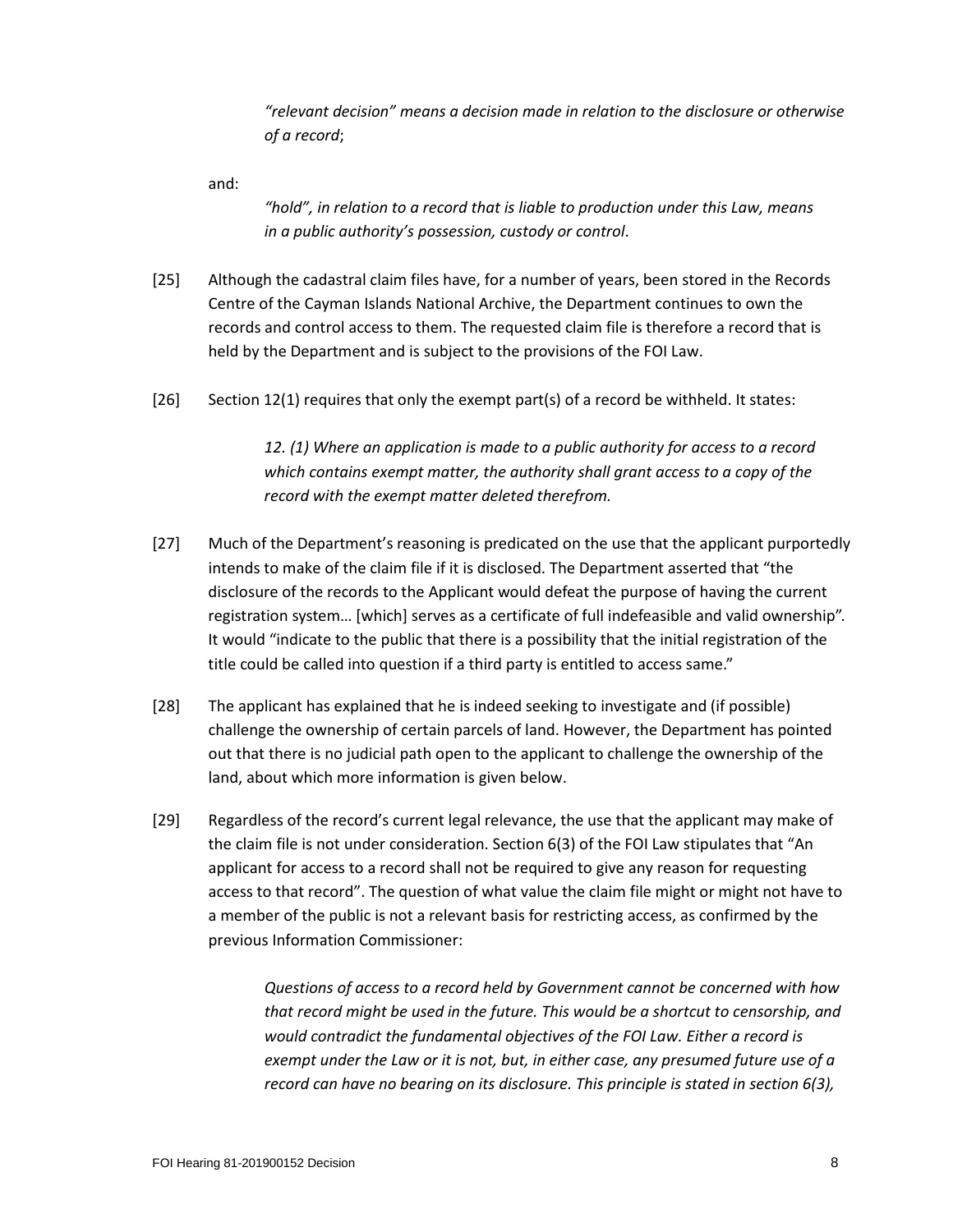*which states that an applicant is not required to give any reason for requesting access. In the UK it is known as "motive blindness".* [10](#page-8-0)

- [30] Furthermore, it is clear that the land adjudication process is entirely complete, and that the time period for challenging an adjudication of title has long since expired. As well, Cabinet issued a minute stating that new requests for Crown land grants based on alleged preadjudication titles would not be entertained by Cabinet after 14 February 1999.
- [31] The historical development of the land registries in England, Australia, Nigeria and Kenya which served as examples for the Cayman Islands - demonstrates a clear trend towards increased accessibility to land registration documentation, including in relation to documents initially used to establish the register.
- [32] In the Cayman Islands context, the Registrar is not, and historically has not been, under any legal duty to withhold the records in all circumstances, and there were several means by which the information in the documents handed over for adjudication were likely made publicly accessible in a way that would remove any current legal protection against disclosure of the information. For instance:
	- Prior to the creation of the Land Register some documents demonstrating land ownership were registered with the public recorder and were open to the public. As further explained below, the requested claim file contains a conveyance registered with the public recorder, which the Department believes should be withheld, even though it is publicly accessible elsewhere.
	- The boundary demarcation process was carried out in public. Again, the requested claim file contains a demarcation certificate which resulted from a demarcation process that was carried out in public.
	- The adjudication record, including extensive documentation, was required by law to be displayed and open to the public<sup>[11](#page-8-1)</sup>.
- [33] The Department's quote from a 93-year old study on Australian land registration practice may establish that records similar to the requested claim file were not accessible to the general public in Australia in 1927, but it does not demonstrate that a Torrens system of land registration must inevitably mean that all access is withheld to records used in the creation of the Register, or that the claimed FOI exemption is engaged in the Cayman Islands in 2020. The Australian study is a historical "snapshot" from a different jurisdiction

<span id="page-8-1"></span><span id="page-8-0"></span><sup>10</sup> Information Commissioner's Office (UK), *Freedom of Information Good Practice Guidance No. 6: Consideration of requests without reference to the identity of the applicant or the reasons for the request*, Version 1.0, October 2007, cited in Hearing Decision 37-02613 28 of the Cayman Islands Information Commissioner's Office, May 2014, para. 143; see also Information Tribunal (UK), *S v Information Commissioner and the General Register Office*, EA/2006/0030 9 May 2007, paras 19 and 80. <sup>11</sup> By virtue of section 19 of the Land Adjudication Law, 1971.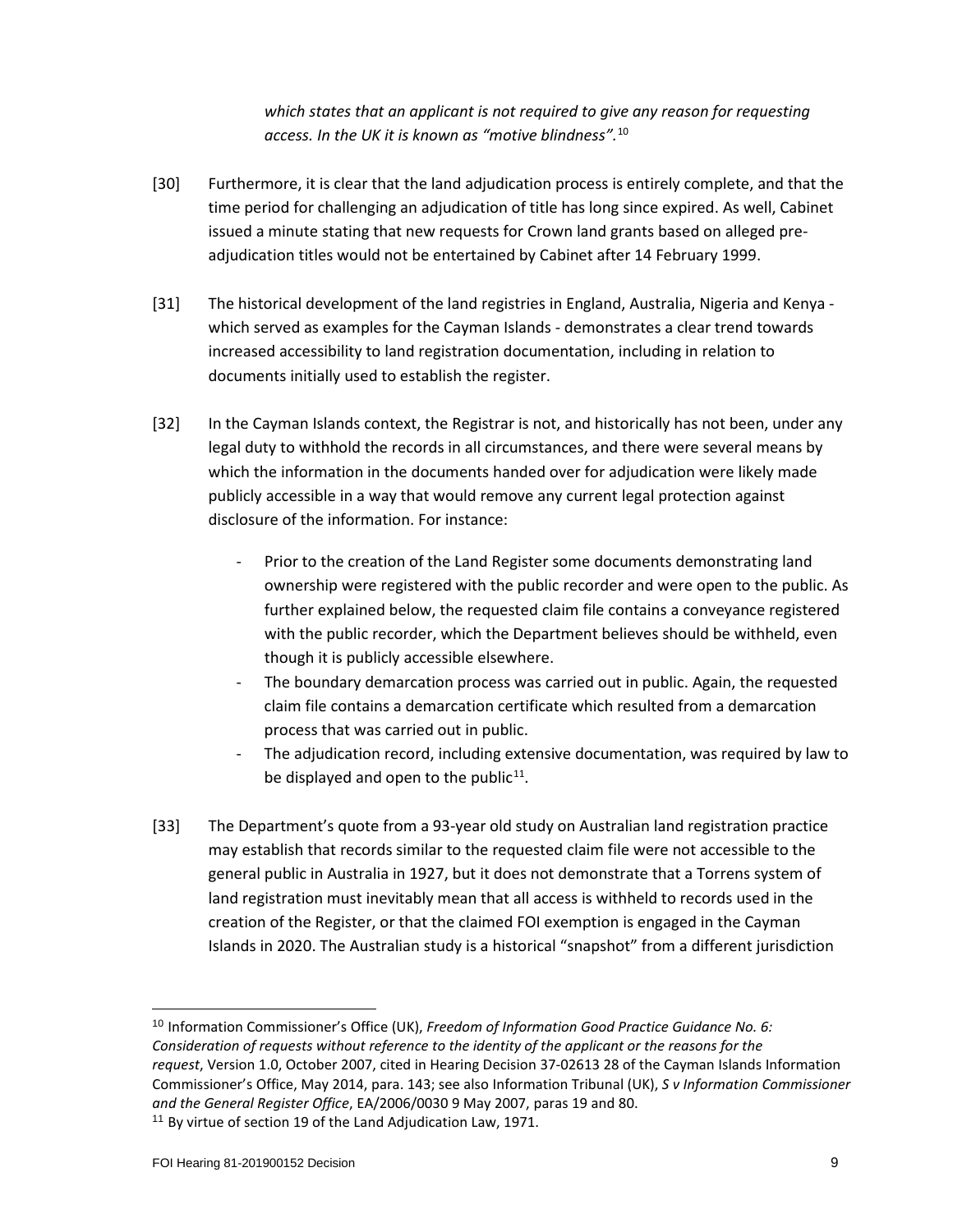and has no relevance in the present-day Cayman Islands, which enjoys a modern FOI regime that applies to the claim files.

- [34] The Memorandum from the previous Registrar of Lands indicates what the Department's policy in regard to claim files was almost 20 years ago, which was some years prior to the enactment of the FOI Law. However, the Department's policies, procedures and practices, no matter how well established, do not override the provisions of the FOI Law or demonstrate that the claimed exemption applies. The fact that the Torrens land registration system is intended to establish and maintain an indefeasible record of land ownership and the fact that the Department has traditionally applied a "closed curtain" approach to the claim files do not support the conclusion that these files should forever remain inaccessible to the public for inspection, as the Department states.
- [35] As to the argument that the claim files were created for the sole purpose of serving the cadastral adjudication process, it is very common for public authorities' records to be created for a specific purpose that is understood to be the "sole" purpose at the time. The suggestion that this justifies sealing records forever is disrespectful, as it ignores the public's right to access government records and disregards the objectives of the FOI Law, in particular its emphasis on reinforcing government's accountability, public participation and transparency, as stated in section 4. If the Department's logic were correct, the vast majority of records held by government today would be excluded from public scrutiny under the FOI Law simply because at the time of their creation no thought was given to their potential disclosure in the future. This logic is obviously flawed, as this cannot have been the purpose intended by the Legislature in enacting the FOI Law.
- [36] The Department makes sweeping statements with little or no evidence, such as "once registration of land was established the records would be sealed indefinitely" and that the Torrens system must mean that "documents filed in support of the initial registration are not open to public inspection".
- [37] I do not contest that the principle of indefeasibility forms an intrinsic part of the legal framework for land registration in the Cayman Islands. However, the Department has not demonstrated why the unchangeable nature of the Land Register necessitates withholding access to the claim files.
- [38] It appears that the Department may be confusing the functional workings of land registration (which requires certainty of land title and simplification of documentation) with the absolute necessity to keep the source documents in the claim files hidden from view.
- [39] Given that the Cayman Islands Land Registry is well established and functions well, and is supported by robust legislation, I do not agree that prejudice that is "real, actual or of substance" would result from the disclosure of the requested claim file as alleged. It is not conceivable that the disclosure of this or of any other claim file (or of all claim files) would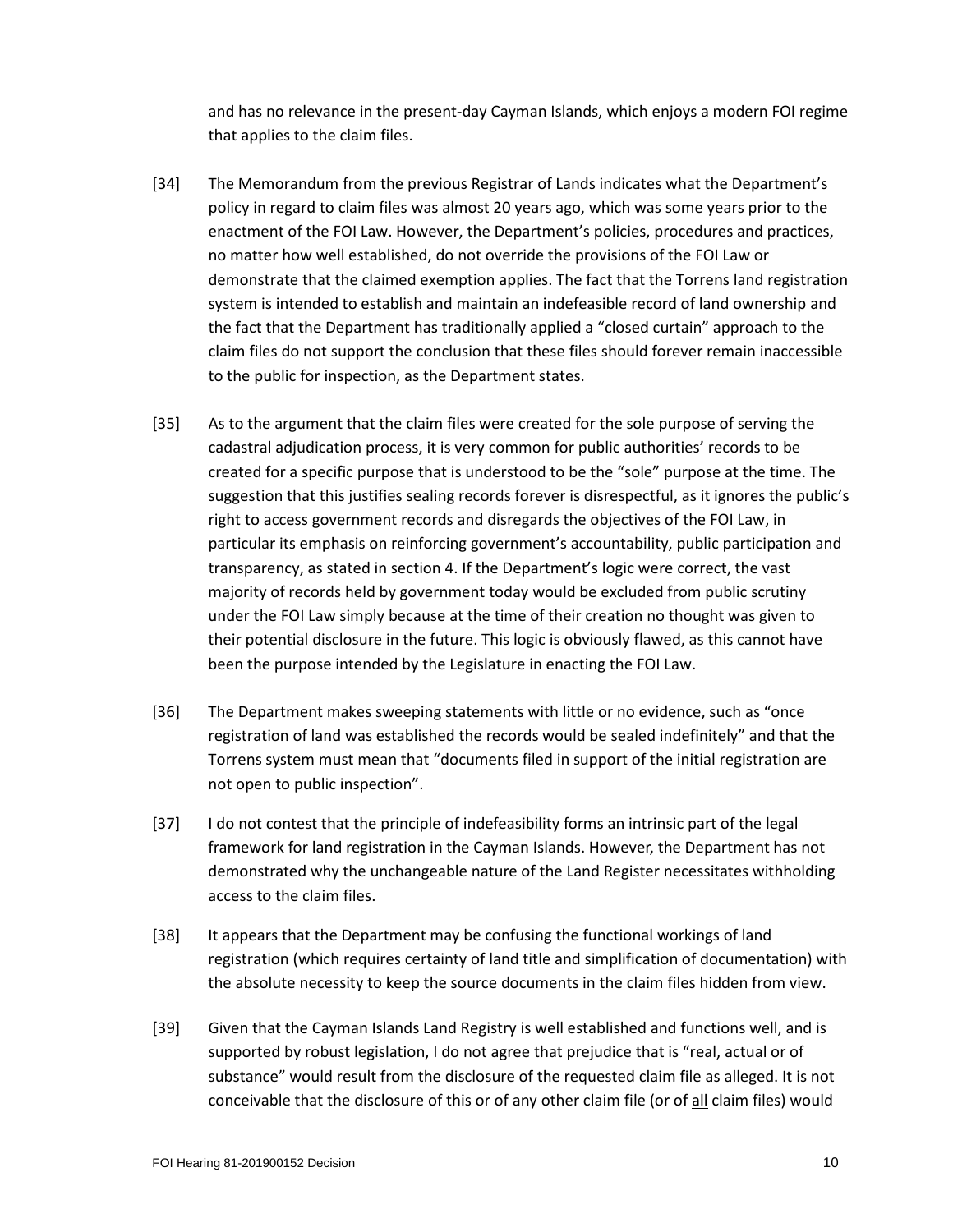have the detrimental effects professed. There is simply no credible causal link between the disclosure of a cadastral claim file and the supposed collapse of the present system of land registration, and the Department's generalizations in this regard appear vastly exaggerated.

- [40] **For these reasons, I do not find the Department's arguments to be persuasive and I reject the Department's assertion that disclosure would, or would be likely to, cause real, actual or substantive harm to the system of land registration in the Cayman Islands. Since the disclosure of the requested records would not, or would not be likely to, be capable of prejudicing the effective conduct of public affairs, I find that the records are not exempt pursuant to section 20(1)(d).**
- [41] Since I have found that the exemption does not apply, I am not required to carry out the public interest test in section 26(1).
	- **c. Consideration of whether the requested claim file is exempt because it would involve the unreasonable disclosure of personal information of any person, whether living or dead, pursuant to section 23(1), and, if so, whether disclosure would nevertheless be required, as it would be in the public interest under section 26(1)**
- [42] The exemption in section 23(1) states:

*23. (1) Subject to the provisions of this section, a public authority shall not grant access to a record if it would involve the unreasonable disclosure of personal information of any person, whether living or dead.*

[43] Personal information is defined in regulation 2 as follows:

*"personal information" means information or an opinion (including information forming part of a database), whether true or not, and whether recorded in a material form or not, about an individual whose identity is apparent, or can reasonably be ascertained, from the information or opinion, including but not limited to-*

*(a) the individual's name, home address or home telephone number;*

*(b) the individual's race, national or ethnic origin, colour or religious*

*or political beliefs or associations;*

*(c) the individual's age, sex, marital status, family status or sexual orientation;*

*(d) an identifying number, symbol or other particular assigned to the individual;*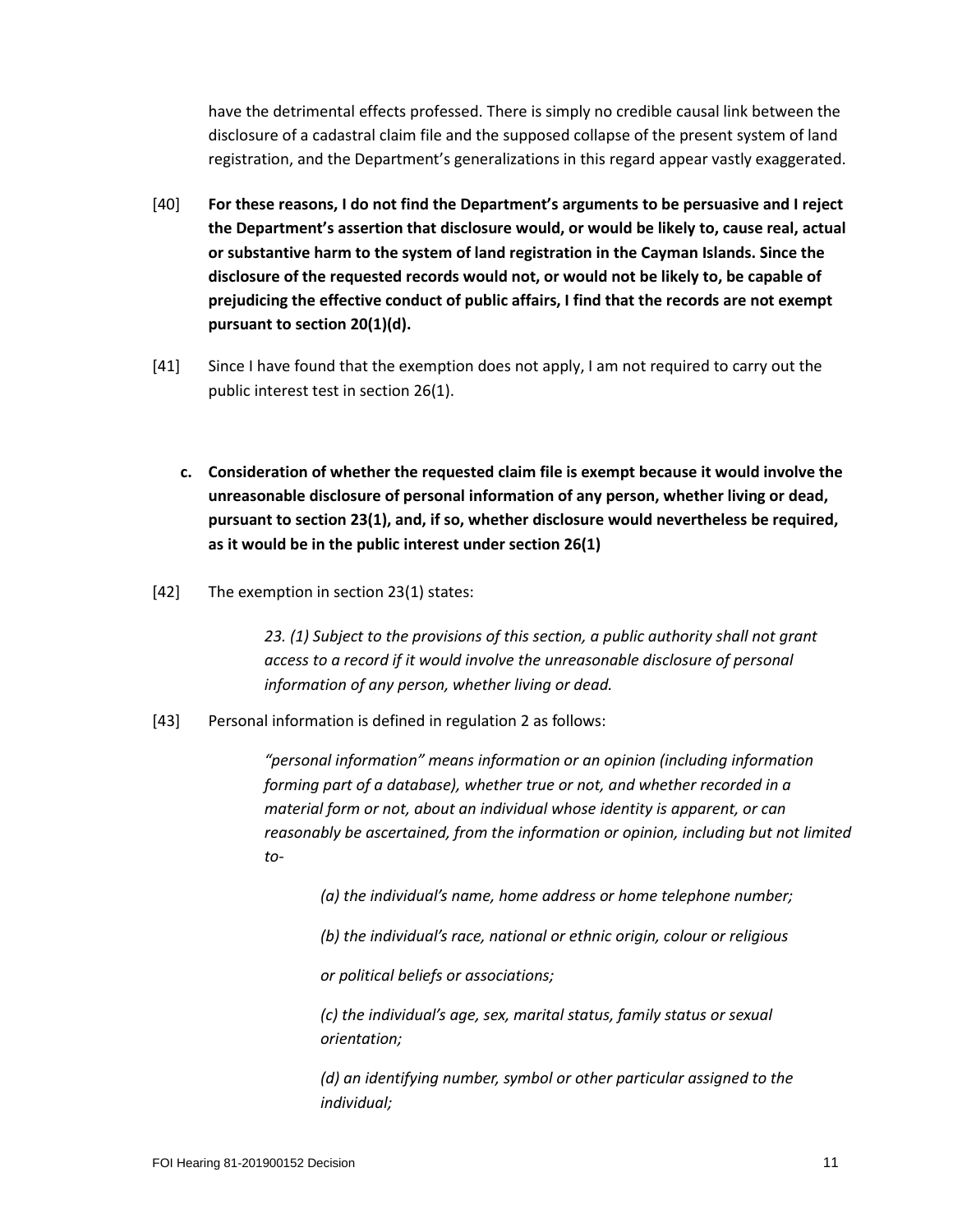*(e) the individual's fingerprints, other biometric information, blood type, genetic information or inheritable characteristics;*

*(f) information about the individual's health and health care history, including information about a physical or mental disability;*

*(g) information about the individual's educational, financial, employment or criminal history, including criminal records where a pardon has been given;*

*(h) anyone else's opinions about the individual; or*

*(i) the individual's personal views or opinions, except if they are about someone else;*

*but does not include –*

*(i) where the individual occupies or has occupied a position in a public authority, the name of the individual or information relating to the position or its functions or the terms upon and subject to which the individual occupies or occupied that position or anything written or recorded in any form by the individual in the course of and for the purpose of the performance of those functions;*

*(ii) where the individual is or was providing a service for a public authority under a contract for services, the name of the individual or information relating to the service or the terms of the contract or anything written or recorded in any form by the individual in the course of and for the purposes of the provision of the service; or*

*(iii) the views or opinions of the individual in relation to a public authority, the staff of a public authority or the business or the performance of the functions of a public authority; and*

[44] The exemption in section 23(1) involves a two-step test to establish (1) whether the information that is claimed to be exempt is "personal information" and (2), if so, whether the disclosure of the information would be unreasonable. Under section 26(1), even if the exemption does apply, the information may nevertheless be disclosed if it is in the public interest to do so.

## **Is the information "personal information"?**

[45] The Department made a copy of the requested claim file available to us. It consists of seven documents: a demarcation form, a form letter, a conveyance, a claim form and three declaration forms completed by witnesses. The conveyance is dated 9 January 1957 and the remainder of the documents are dated from December 1975 to January 1976.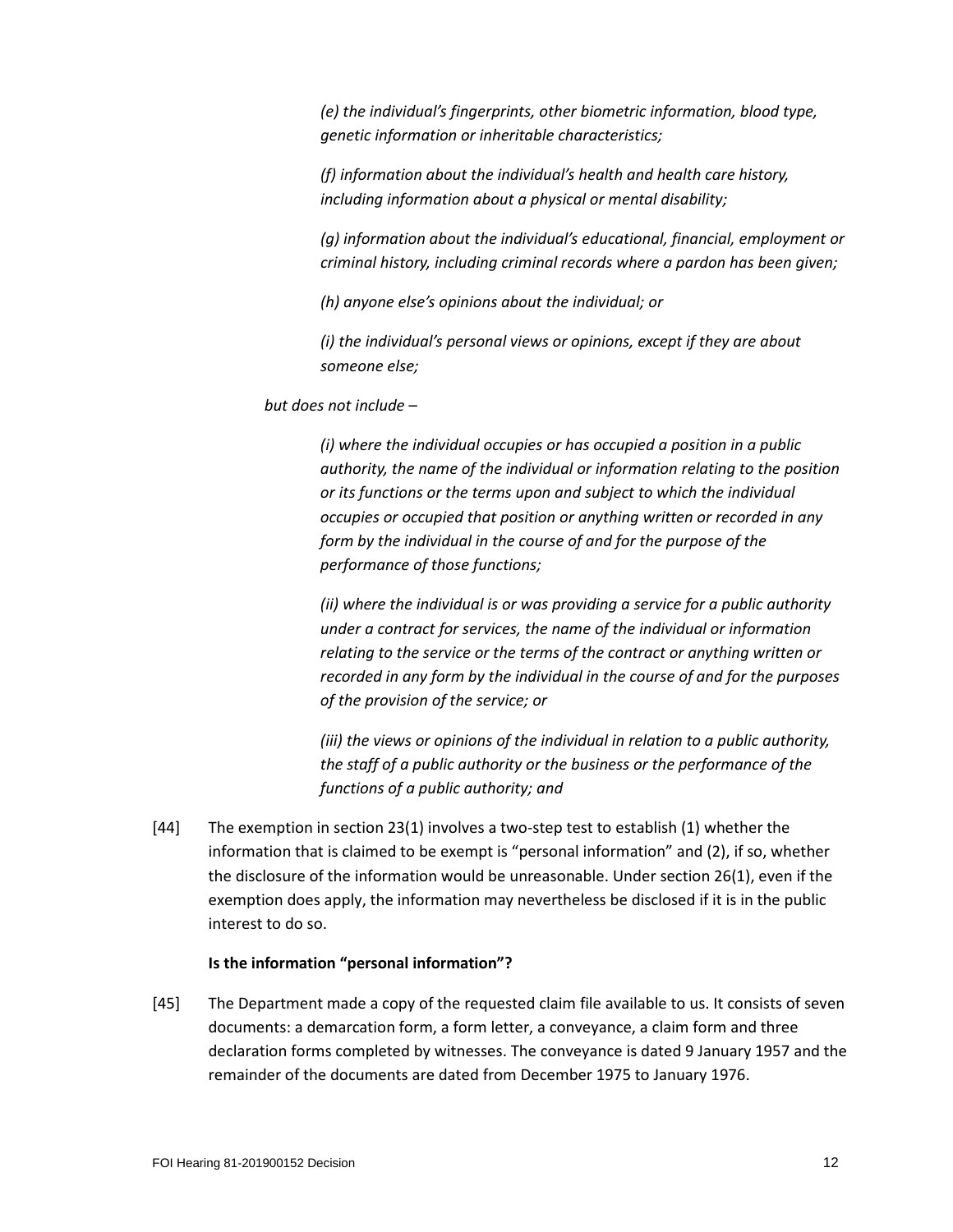- [46] The Department claimed that disclosure of the requested claim file would involve the unreasonable disclosure of third-party personal information. It asserted that the individuals identified in the claim file submitted personal and sensitive information in order for the Department to fulfil its legal obligation in accordance with the land adjudication procedures. The Department argued that those individuals "may have a legitimate expectation that the records would remain confidential considering the fact that such records were previously sealed and restricted from public access." The Department did not distinguish between the different types of individuals who are identified in the claim file.
- [47] Each of the documents in the requested claim file contains personal information in the form of the names of individuals, such as the claimant/owner of the land, the previous owner of the land and corroborating witnesses, as follows:

| #              | <b>Type of document</b>        | Type of personal data                | <b>Date</b>      |
|----------------|--------------------------------|--------------------------------------|------------------|
| $\mathbf{1}$   | Demarcation certificate form   | Names of claimant and witness A,     | 13 January 1976  |
|                |                                | and signature of demarcator          |                  |
| $\overline{2}$ | Form letter from Regional      | Names of claimant and cadastral      | 22 January 1976  |
|                | Cadastral Survey to Royal Bank | survey team member                   |                  |
| 3              | Conveyance                     | Names of buyer (claimant) and seller | 9 January 1957   |
| 4              | Declaration form               | Names of witness B, owners of        | 12 January 1976  |
|                |                                | adjoining land and justice of the    |                  |
|                |                                | peace                                |                  |
| 5              | Declaration form               | Names of claimant, owners of         | 13 January 1976  |
|                |                                | adjoining land and justice of the    |                  |
|                |                                | peace                                |                  |
| 6              | Declaration form               | Names of witness C and justice of    | 30 December 1975 |
|                |                                | the peace                            |                  |
| $\overline{7}$ | Second Schedule claim form     | Name of claimant                     | 31 December 1975 |

[48] The signature of the demarcator in document 1, the name the member of the cadastral survey team in document 2 and the names of the justices of the peace in documents 4-6 are not considered personal information, since the definition in regulation 2 excludes "the name of the individual" where that individual occupies or has occupied a position in a public authority, or where the individual is or was providing a service for a public authority. The exemption in section 23(1) therefore cannot apply to these names.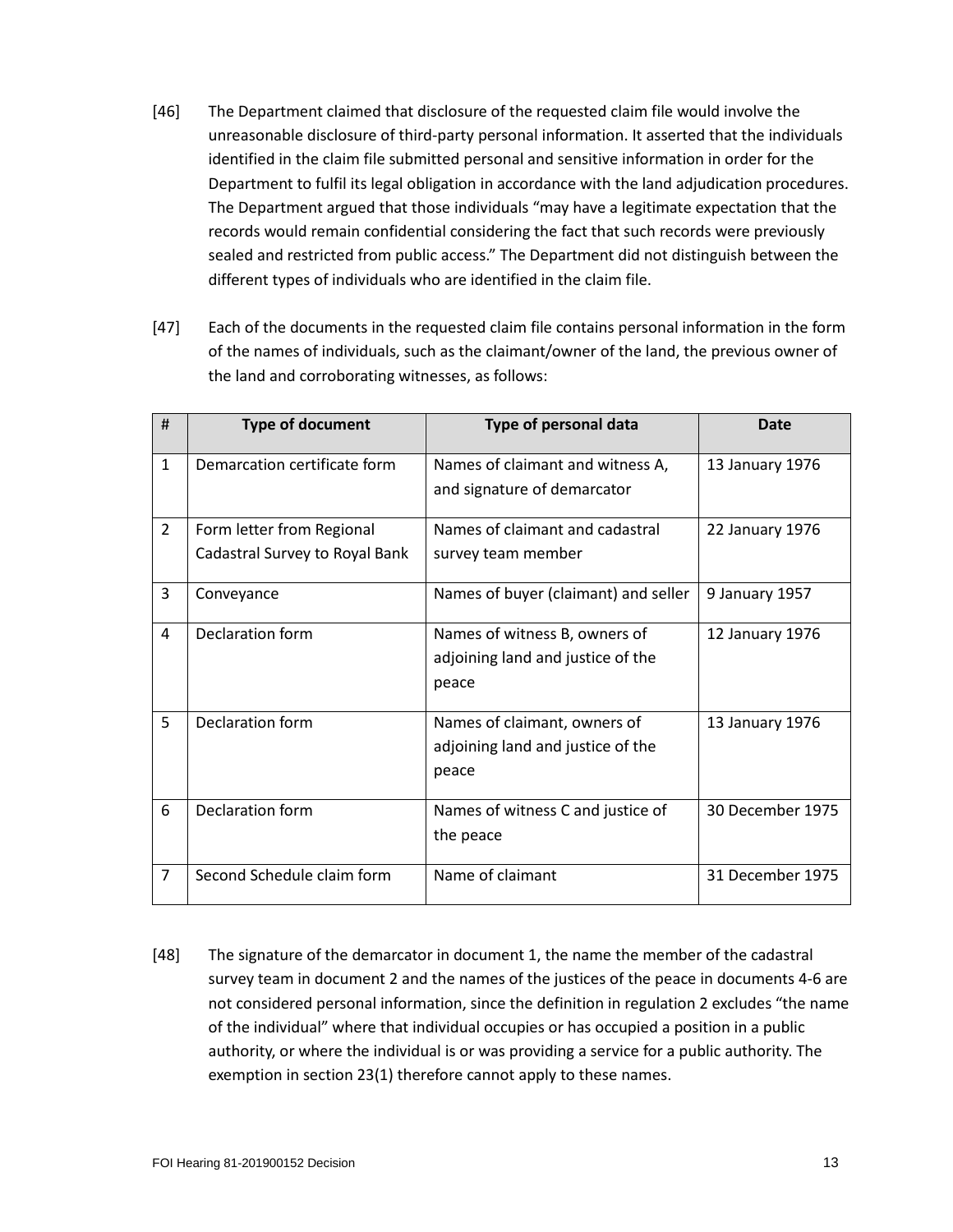[49] Witness A is identified by a last name on the demarcation certificate (document 1). This may be a person acting in an official capacity (e.g. the demarcation officer or a person assisting that officer, or the records officer who collected the demarcation certificate), but it may also be a private individual who was called on to witness the demarcation process. If the former, the name would not be considered personal information under regulation 2 and the exemption would not apply to it, as explained above. If the latter, the exemption could potentially apply to this name and this is considered further below.

## **Would the disclosure of the information be unreasonable?**

- [50] As the owner of the land, the claimant was identified in the publicly accessible Land Register. Therefore, it would not be unreasonable to disclose the claimant's name in documents 1-3, 5 and 7.
- [51] The conveyance (document 3) bears the stamp of the public recorder and was officially recorded and publicly accessible.<sup>[12](#page-13-0)</sup> Moreover, details of the manner in which the land had been acquired, and from whom, formed part of the adjudication record, which would have been publicly accessible.<sup>[13](#page-13-1)</sup> Therefore, it would not be unreasonable to disclose the personal information in document 3.
- [52] The statements in documents 4 and 5 include the names of owners of adjoining pieces of land. Since the demarcation and adjudication processes were conducted in public, these names would have been made public. As owners of land, their names would also appear on the Register. As a result, it would not be unreasonable to disclose the names of the owners of neighbouring pieces of land in documents 4 and 5.
- [53] This leaves the names of only the three witnesses as being potentially exempt under section 23(1):
	- The name of witness A was inscribed on the demarcation certificate form (document 1).
	- Witnesses B and C testified to the claimant's ownership and occupation of the land in two declaration forms (documents 4 and 6).
- [54] The questions that need to be considered to determine whether disclosure would be unreasonable under section 23(1) are as follows: $^{14}$  $^{14}$  $^{14}$

#### **(i) Is the information sensitive?**

The focus of the demarcation certificate (document 1) is the particular piece of land and not the individual who acted as a witness (witness A). The boundary

<span id="page-13-0"></span><sup>12</sup> By virtue of section 5, 6 and 14 of the Public Recorder Law (2007 Revision).

<span id="page-13-1"></span><sup>&</sup>lt;sup>13</sup> By virtue of section 19 of the Land Adjudication Law, 1971.

<span id="page-13-2"></span><sup>14</sup> Ombudsman (Cayman Islands), *Hearing Decision 59-00517: Lands and Survey Department*, 14 December 2017, para. 27.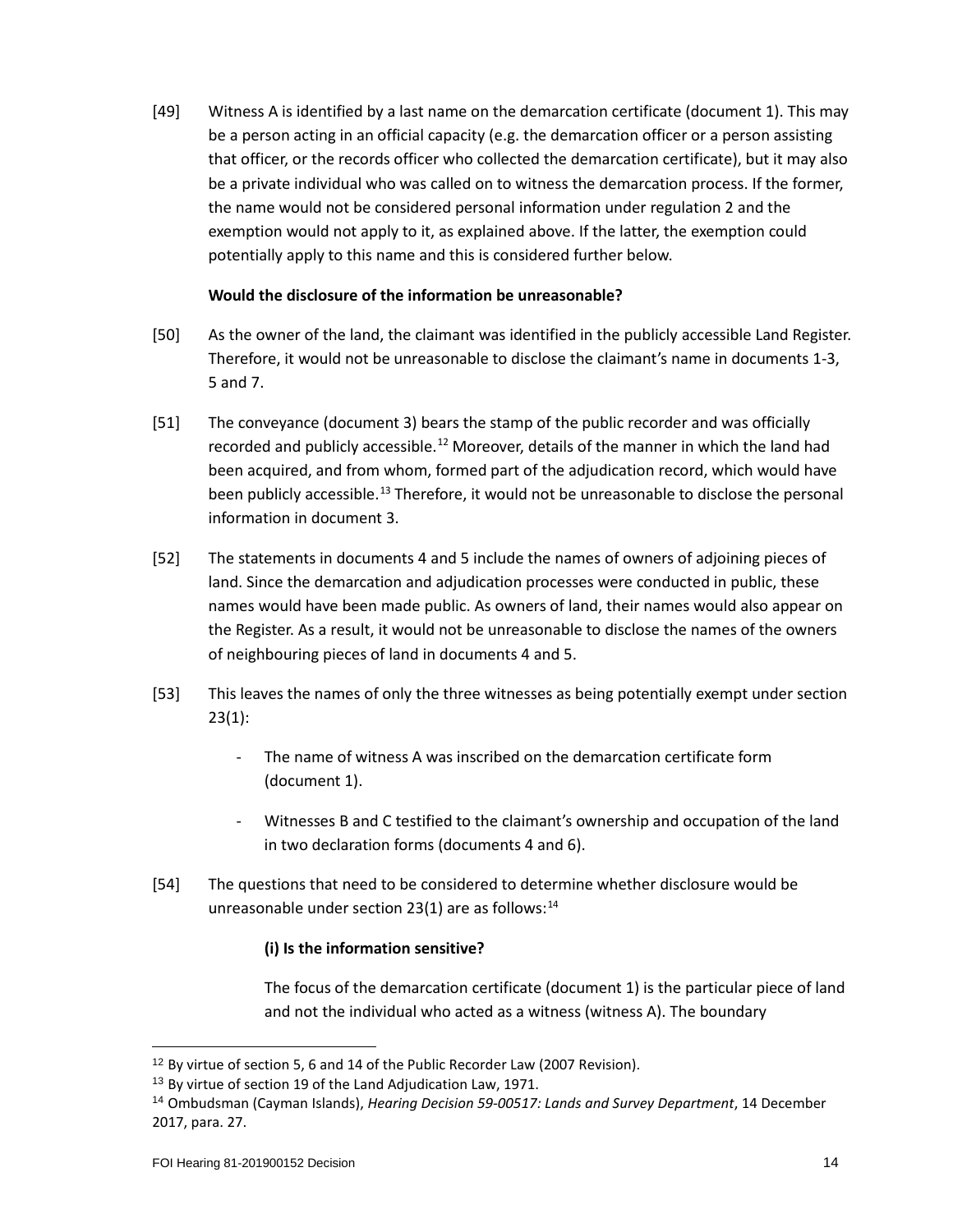demarcation process was conducted in public. Nothing other than a name is revealed about the witness. Under these circumstances, I do not find the name of witness A on the demarcation certificate to be sensitive information.

Witnesses B and C described their relationship with the claimant/owner, the boundaries of the land, the purchase of the land in 1957 and the kind of work they did on the land. The focus of this information is primarily on the parcel of land and it repeats some information already made public, e.g. on the boundaries and the sale of the property to the claimant. The information that is revealed about the two witnesses is insignificant in nature and is not sensitive.

Therefore, I do not consider the personal information on the witnesses sensitive in nature.

#### **(ii) Would disclosure prejudice the privacy of an individual?**

Witness A is identified by surname only. No additional information is included on this individual. The demarcation certificate was part of a process that was open to the public and that was conducted almost 45 years ago. Therefore, I do not consider that the disclosure would prejudice the privacy of the individual.

Witnesses B and C came forward to testify to confirm the ownership of the land. Their statements are focused mostly on the land and their relationship to the claimant, not on themselves.

Under these circumstances, I do not consider that the disclosure of the names of the witnesses would prejudice their privacy.

# **(iii) Would disclosure prejudice the public authority's information-gathering capacity (e.g. as a regulator)?**

The land registration system is well established, and the land adjudication process concerning the record in question has been entirely completed and is not ongoing. The process was mandatory under the Land Adjudication Law. It is not reasonably likely that the disclosure of three names of witnesses in a process that was mandatory and largely conducted in public several decades ago could prejudice the Department's information-gathering capacity.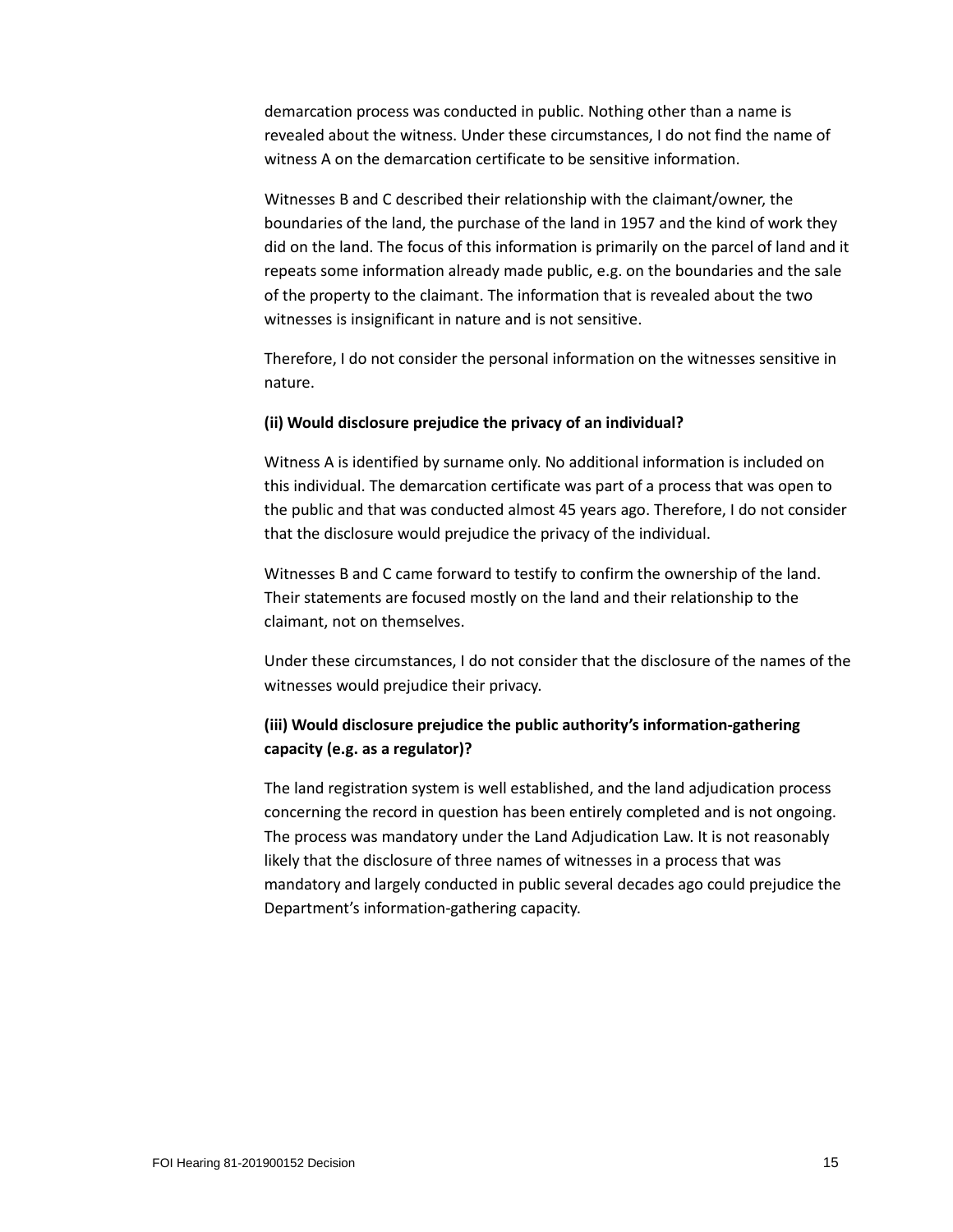## **(iv) Has the information "expired"?**

The demarcation certificate and the two witness statements in documents 1, 4 and 6 date from December 1975 to January 1976. The information provided is relevant to a land claim, but does not have any ongoing impact on the individuals involved.

Given the age and nature of the information, I find that the information has indeed expired.

## **(v) Is the information required for the fair determination of someone's rights?**

The applicant sought access to the requested records in relation to an ownership claim over his great-grandfather's land. That matter has been the subject of his and his family's investigations for several decades.

However, as indicated above, the time period for challenging the adjudication of title has long expired, and Cabinet issued a minute stating that new requests for Crown land grants based on alleged pre-adjudication titles would not be entertained by Cabinet after 14 February 1999.

It is likely that the disclosure of the responsive record would promote a greater understanding of the decisions made at the time the cadastral record was created.

### **(vi) Would the social context render disclosure reasonable?**

It is accepted practice for current land registration and ownership information to be open to the public, as confirmed by the Department's process of disclosing such information for a fee.

There is an ongoing interest in the fairness and lawfulness of land adjudication, whether current or historical.

As explained above, the disclosure of information under the FOI Law does not hinge on what subsequent uses it may be put to.

#### **(vii) Is there any suggestion of procedural irregularities or wrongdoing?**

The applicant believes that the land was misappropriated several decades ago, and in that context wishes to find out about the circumstances that led to the various changes in ownership of particular parcels over time. The responsive record may help clarify that question.

[55] **For these reasons, I do not find that disclosure of the personal information in the requested claim file would be unreasonable. Therefore, the exemption in section 23(1) is not engaged.**